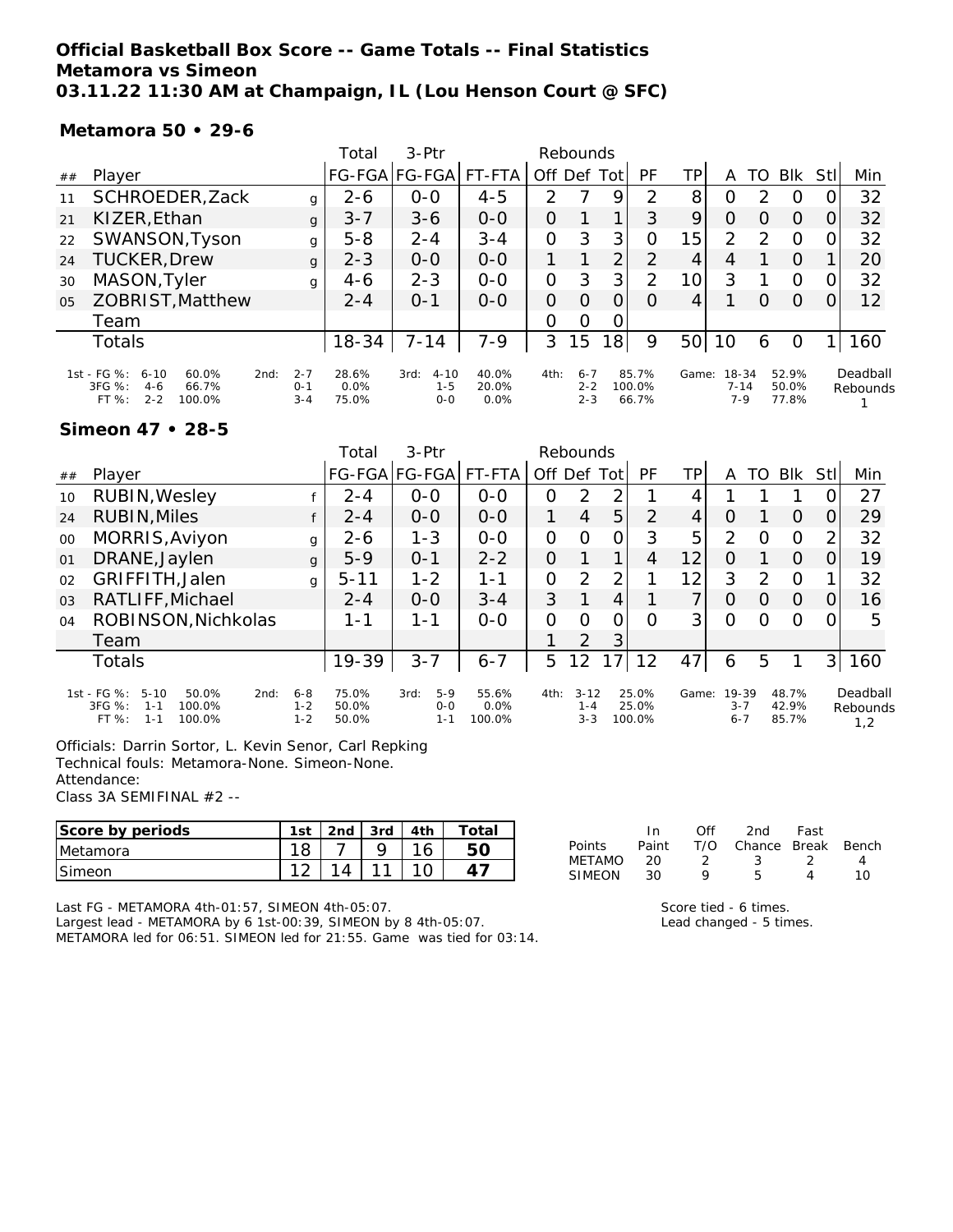# **Metamora vs Simeon 03.11.22 11:30 AM at Champaign, IL (Lou Henson Court @ SFC) 1st PERIOD Play-by-Play (Page 1)**

|      | Time Score   |                | Margi HOME/VISITOR                    | Time Score Margi HOME/VISITOR |       |     |             |              |       |
|------|--------------|----------------|---------------------------------------|-------------------------------|-------|-----|-------------|--------------|-------|
| 07:4 | $2 - 0$      | H <sub>2</sub> | GOOD! JUMPER by RUBIN, Miles [PNT]    |                               |       |     |             |              |       |
| 07:4 |              |                | ASSIST by RUBIN, Wesley               |                               | In    | Off | 2nd         | Fast         |       |
| 07:2 |              |                | MISSED JUMPER by TUCKER, Drew         | 1st period-only               | Paint | T/O | Chance      | <b>Break</b> | Bench |
| 07:2 |              |                | REBOUND (DEF) by RUBIN, Miles         | Metamora                      | 4     | 0   | 3           | 0            | 2     |
| 07:1 |              |                | MISSED JUMPER by MORRIS, Aviyon       | Simeon                        | 8     | 2   | $\mathbf 0$ | 0            | 0     |
| 07:1 |              |                | REBOUND (DEF) by SWANSON, Tyson       |                               |       |     |             |              |       |
| 06:3 |              |                | FOUL by DRANE, Jaylen (P1T1)          |                               |       |     |             |              |       |
| 06:3 | $2 - 1$      | H1             | GOOD! FT SHOT by SCHROEDER, Zack      |                               |       |     |             |              |       |
| 06:3 | $2 - 2$      | T <sub>1</sub> | GOOD! FT SHOT by SCHROEDER, Zack      |                               |       |     |             |              |       |
| 06:1 | $5 - 2$      | H 3            | GOOD! 3 PTR by GRIFFITH, Jalen        |                               |       |     |             |              |       |
| 06:1 |              |                | ASSIST by MORRIS, Aviyon              |                               |       |     |             |              |       |
| 05:3 |              |                | MISSED JUMPER by KIZER, Ethan         |                               |       |     |             |              |       |
| 05:2 |              |                | REBOUND (DEF) by DRANE, Jaylen        |                               |       |     |             |              |       |
| 05:1 |              |                | MISSED JUMPER by GRIFFITH, Jalen      |                               |       |     |             |              |       |
| 05:1 |              |                | REBOUND (DEF) by SCHROEDER, Zack      |                               |       |     |             |              |       |
| 04:5 | $5 - 4$      | H 1            | GOOD! LAYUP by MASON, Tyler [PNT]     |                               |       |     |             |              |       |
| 04:3 |              |                | <b>TURNOVR by RUBIN, Wesley</b>       |                               |       |     |             |              |       |
| 04:2 |              |                | MISSED 3 PTR by SWANSON, Tyson        |                               |       |     |             |              |       |
| 04:2 |              |                | REBOUND (DEF) by RUBIN, Miles         |                               |       |     |             |              |       |
| 04:1 | $7 - 4$      | $H_3$          | GOOD! LAYUP by DRANE, Jaylen [PNT]    |                               |       |     |             |              |       |
| 04:1 |              |                | FOUL by TUCKER, Drew (P1T1)           |                               |       |     |             |              |       |
| 04:1 | $8 - 4$      | H 4            | GOOD! FT SHOT by DRANE, Jaylen        |                               |       |     |             |              |       |
| 03:5 | $8 - 7$      | H <sub>1</sub> | GOOD! 3 PTR by KIZER, Ethan           |                               |       |     |             |              |       |
| 03:5 |              |                | ASSIST by SWANSON, Tyson              |                               |       |     |             |              |       |
| 03:1 |              |                | MISSED JUMPER by RUBIN, Miles         |                               |       |     |             |              |       |
| 03:1 |              |                | REBOUND (DEF) by SCHROEDER, Zack      |                               |       |     |             |              |       |
| 03:0 |              |                | <b>TURNOVR by SWANSON, Tyson</b>      |                               |       |     |             |              |       |
| 03:0 |              |                | TIMEOUT media                         |                               |       |     |             |              |       |
| 03:0 | $10-7$       | $H_3$          | GOOD! LAYUP by MORRIS, Aviyon [PNT]   |                               |       |     |             |              |       |
| 02:3 |              |                | MISSED 3 PTR by KIZER, Ethan          |                               |       |     |             |              |       |
| 02:3 |              |                | REBOUND (OFF) by TUCKER, Drew         |                               |       |     |             |              |       |
|      | 02:2 10-10   | T <sub>2</sub> | GOOD! 3 PTR by MASON, Tyler           |                               |       |     |             |              |       |
| 02:2 |              |                | <b>ASSIST by TUCKER, Drew</b>         |                               |       |     |             |              |       |
| 02:1 |              |                | FOUL by TUCKER, Drew (P2T2)           |                               |       |     |             |              |       |
| 01:4 |              |                | MISSED LAYUP by RUBIN, Miles          |                               |       |     |             |              |       |
| 01:4 |              |                | REBOUND (DEF) by SWANSON, Tyson       |                               |       |     |             |              |       |
|      | $01:3$ 10-13 | V <sub>3</sub> | GOOD! 3 PTR by SWANSON, Tyson         |                               |       |     |             |              |       |
| 01:3 |              |                | ASSIST by ZOBRIST, Matthew            |                               |       |     |             |              |       |
| 00:4 |              |                | MISSED JUMPER by RUBIN, Wesley        |                               |       |     |             |              |       |
| 00:4 |              |                | REBOUND (DEF) by SWANSON, Tyson       |                               |       |     |             |              |       |
|      | 00:3 10-16   | V 6            | GOOD! 3 PTR by KIZER, Ethan           |                               |       |     |             |              |       |
| 00:3 |              |                | ASSIST by MASON, Tyler                |                               |       |     |             |              |       |
|      | 00:1 12-16   | V 4            | GOOD! JUMPER by GRIFFITH, Jalen [PNT] |                               |       |     |             |              |       |
| 0:00 | 12-18        | V <sub>6</sub> | GOOD! LAYUP by ZOBRIST, Matthew [PNT] |                               |       |     |             |              |       |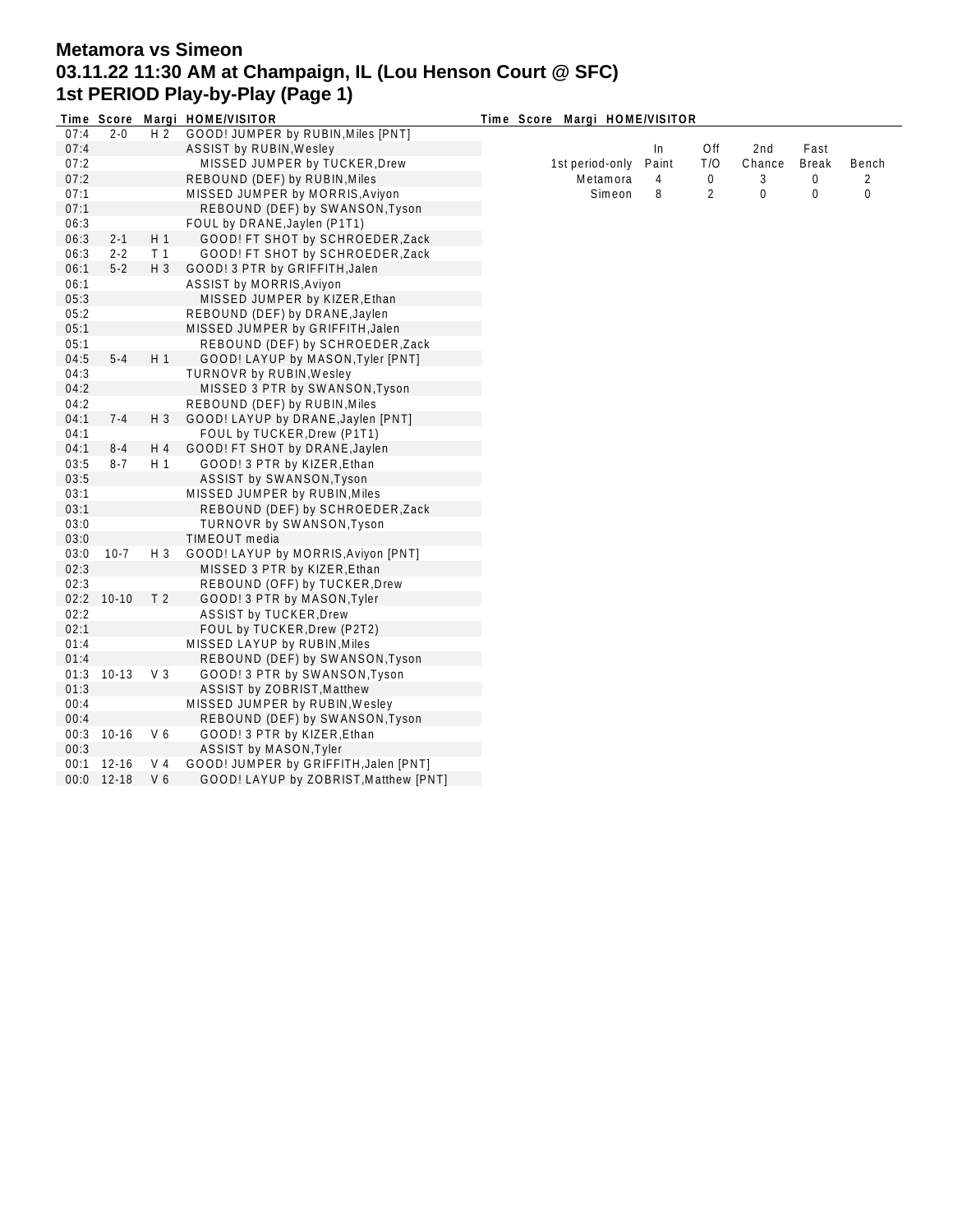## **Metamora vs Simeon 03.11.22 11:30 AM at Champaign, IL (Lou Henson Court @ SFC) 2nd PERIOD Play-by-Play (Page 1)**

|      |            |                | Time Score Margi HOME/VISITOR            | Time Score Margi HOME/VISITOR |       |             |                 |                |       |
|------|------------|----------------|------------------------------------------|-------------------------------|-------|-------------|-----------------|----------------|-------|
| 07:4 |            |                | MISSED 3 PTR by ZOBRIST, Matthew         |                               |       |             |                 |                |       |
| 07:4 |            |                | REBOUND (OFF) by SCHROEDER, Zack         |                               | In    | Off         | 2 <sub>nd</sub> | Fast           |       |
| 07:4 |            |                | TURNOVR by SCHROEDER, Zack               | 2nd period-only               | Paint | T/O         | Chance          | <b>Break</b>   | Bench |
| 07:2 | 14-18      | V 4            | GOOD! JUMPER by GRIFFITH, Jalen          | Metamora                      | 4     | $\mathbf 0$ | 0               | 0              | 2     |
| 07:0 |            |                | MISSED LAYUP by ZOBRIST, Matthew         | Simeon                        | 8     | 2           | 1               | $\overline{2}$ | 6     |
| 07:0 |            |                | REBOUND (DEF) by GRIFFITH, Jalen         |                               |       |             |                 |                |       |
| 06:5 | $16 - 18$  | V <sub>2</sub> | GOOD! LAYUP by RATLIFF, Michael [FB/PNT] |                               |       |             |                 |                |       |
| 06:5 |            |                | ASSIST by GRIFFITH, Jalen                |                               |       |             |                 |                |       |
| 06:1 |            |                | <b>TURNOVR by MASON, Tyler</b>           |                               |       |             |                 |                |       |
| 06:1 |            |                | STEAL by GRIFFITH, Jalen                 |                               |       |             |                 |                |       |
| 06:0 |            |                | FOUL by GRIFFITH, Jalen (P1T2)           |                               |       |             |                 |                |       |
| 06:0 |            |                | TURNOVR by GRIFFITH, Jalen               |                               |       |             |                 |                |       |
| 05:5 |            |                | MISSED JUMPER by SCHROEDER, Zack         |                               |       |             |                 |                |       |
| 05:5 |            |                | REBOUND (DEF) by RUBIN, Miles            |                               |       |             |                 |                |       |
| 05:4 | 18-18      | T <sub>3</sub> | GOOD! LAYUP by DRANE, Jaylen [PNT]       |                               |       |             |                 |                |       |
| 04:3 |            |                | FOUL by DRANE, Jaylen (P2T3)             |                               |       |             |                 |                |       |
| 04:3 |            |                | MISSED FT SHOT by SWANSON, Tyson         |                               |       |             |                 |                |       |
| 04:3 |            |                | REBOUND (OFF) by (DEADBALL)              |                               |       |             |                 |                |       |
| 04:3 | 18-19      | V 1            | GOOD! FT SHOT by SWANSON, Tyson          |                               |       |             |                 |                |       |
| 04:1 |            |                | MISSED 3 PTR by MORRIS, Aviyon           |                               |       |             |                 |                |       |
| 04:1 |            |                | REBOUND (DEF) by SCHROEDER, Zack         |                               |       |             |                 |                |       |
| 04:0 |            |                | MISSED JUMPER by SWANSON, Tyson          |                               |       |             |                 |                |       |
| 04:0 |            |                | REBOUND (DEF) by RATLIFF, Michael        |                               |       |             |                 |                |       |
| 03:4 | $20-19$    | H 1            | GOOD! LAYUP by GRIFFITH, Jalen [PNT]     |                               |       |             |                 |                |       |
| 03:1 |            |                | FOUL by MORRIS, Aviyon (P1T4)            |                               |       |             |                 |                |       |
| 03:1 |            |                | <b>TIMEOUT MEDIA</b>                     |                               |       |             |                 |                |       |
| 03:1 | $20 - 20$  | T 4            | GOOD! FT SHOT by SCHROEDER, Zack         |                               |       |             |                 |                |       |
| 03:1 | $20 - 21$  | V <sub>1</sub> | GOOD! FT SHOT by SCHROEDER, Zack         |                               |       |             |                 |                |       |
| 03:0 | 23-21      | H <sub>2</sub> | GOOD! 3 PTR by ROBINSON, Nichkolas       |                               |       |             |                 |                |       |
| 03:0 |            |                | ASSIST by GRIFFITH, Jalen                |                               |       |             |                 |                |       |
| 01:3 | 23-23      | T 5            | GOOD! LAYUP by SWANSON, Tyson [PNT]      |                               |       |             |                 |                |       |
|      | 01:2 25-23 | H <sub>2</sub> | GOOD! LAYUP by RUBIN, Wesley [PNT]       |                               |       |             |                 |                |       |
| 01:2 |            |                | ASSIST by GRIFFITH, Jalen                |                               |       |             |                 |                |       |
| 00:5 | $25 - 25$  | T 6            | GOOD! LAYUP by ZOBRIST, Matthew [PNT]    |                               |       |             |                 |                |       |
| 00:4 |            |                | MISSED JUMPER by GRIFFITH, Jalen         |                               |       |             |                 |                |       |
| 00:4 |            |                | REBOUND (OFF) by RATLIFF, Michael        |                               |       |             |                 |                |       |
| 00:3 |            |                | FOUL by KIZER, Ethan (P1T3)              |                               |       |             |                 |                |       |
| 00:3 |            |                | MISSED FT SHOT by RATLIFF, Michael       |                               |       |             |                 |                |       |
| 00:3 |            |                | REBOUND (OFF) by (DEADBALL)              |                               |       |             |                 |                |       |
| 00:3 | $26 - 25$  | H 1            | GOOD! FT SHOT by RATLIFF, Michael        |                               |       |             |                 |                |       |
| 00:0 |            |                | MISSED JUMPER by SCHROEDER, Zack         |                               |       |             |                 |                |       |
| 00:0 |            |                | REBOUND (DEF) by (DEADBALL)              |                               |       |             |                 |                |       |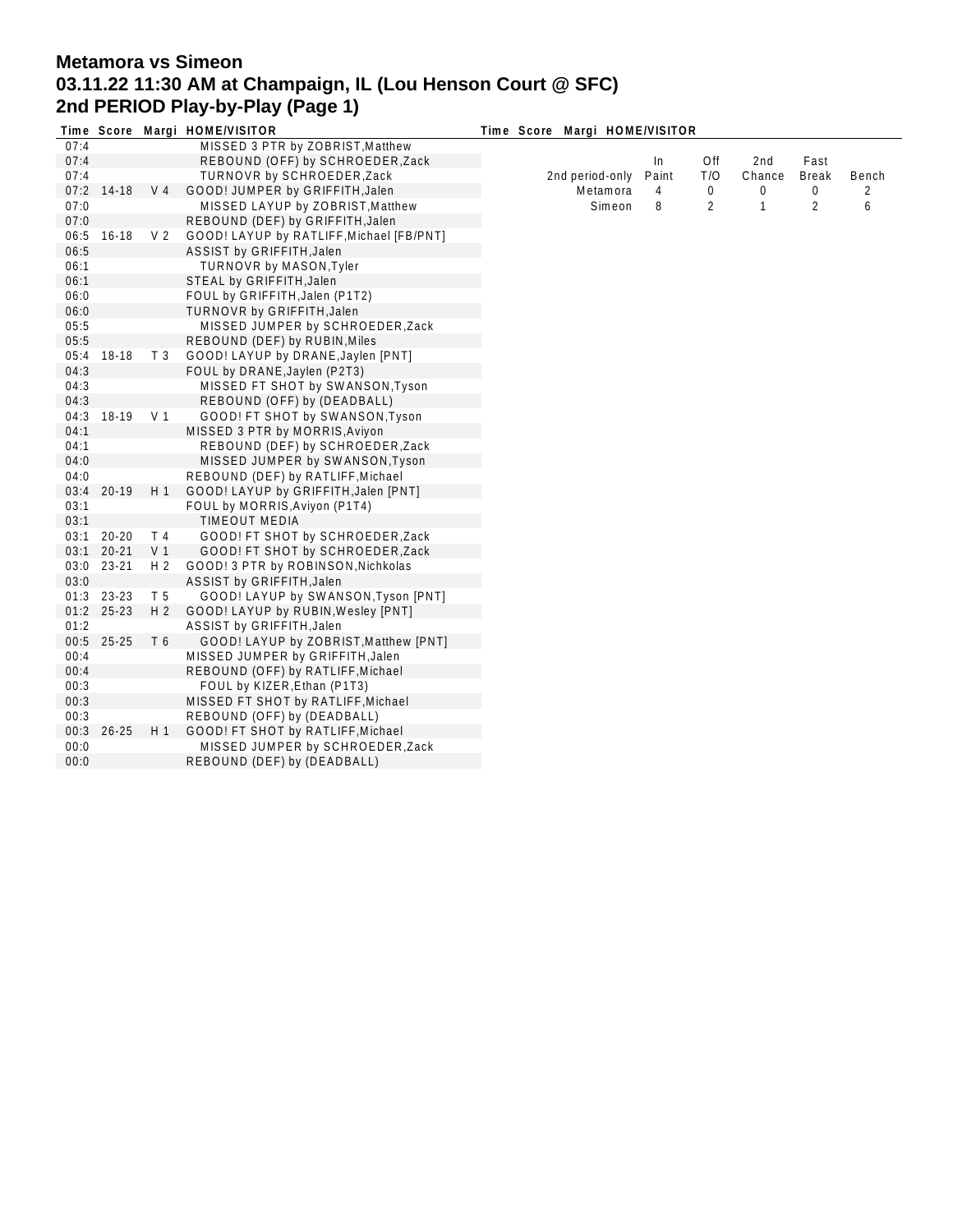## **Metamora vs Simeon 03.11.22 11:30 AM at Champaign, IL (Lou Henson Court @ SFC) 3rd PERIOD Play-by-Play (Page 1)**

|      |            |                | Time Score Margi HOME/VISITOR         | Time Score Margi HOME/VISITOR |       |                |                |                |             |
|------|------------|----------------|---------------------------------------|-------------------------------|-------|----------------|----------------|----------------|-------------|
| 07:3 |            |                | MISSED LAYUP by RUBIN, Wesley         |                               |       |                |                |                |             |
| 07:3 |            |                | REBOUND (DEF) by SCHROEDER, Zack      |                               | In    | Off            | 2nd            | Fast           |             |
| 07:3 |            |                | FOUL by MORRIS, Aviyon (P2T1)         | 3rd period-only               | Paint | T/O            | Chance         | <b>Break</b>   | Bench       |
| 07:0 |            |                | MISSED JUMPER by SCHROEDER, Zack      | Metamora                      | 6     | $\overline{2}$ | 0              | $\overline{2}$ | 0           |
| 07:0 |            |                | REBOUND (DEF) by RUBIN, Wesley        | Simeon                        | 10    | 5              | $\overline{2}$ | $\overline{2}$ | $\mathbf 0$ |
| 06:3 | 28-25      | $H_3$          | GOOD! LAYUP by DRANE, Jaylen [PNT]    |                               |       |                |                |                |             |
| 06:1 |            |                | FOUL by DRANE, Jaylen (P3T2)          |                               |       |                |                |                |             |
| 06:1 | $28-27$    | H <sub>1</sub> | GOOD! LAYUP by TUCKER, Drew [PNT]     |                               |       |                |                |                |             |
| 05:5 |            |                | MISSED JUMPER by DRANE, Jaylen        |                               |       |                |                |                |             |
| 05:5 |            |                | REBOUND (DEF) by MASON, Tyler         |                               |       |                |                |                |             |
| 05:3 |            |                | TURNOVR by SWANSON, Tyson             |                               |       |                |                |                |             |
| 05:3 |            |                | STEAL by MORRIS, Aviyon               |                               |       |                |                |                |             |
| 05:3 | $30 - 27$  | $H_3$          | GOOD! LAYUP by DRANE, Jaylen [FB/PNT] |                               |       |                |                |                |             |
| 05:2 |            |                | FOUL by KIZER, Ethan (P2T1)           |                               |       |                |                |                |             |
|      | 05:2 31-27 | H 4            | GOOD! FT SHOT by DRANE, Jaylen        |                               |       |                |                |                |             |
| 05:1 |            |                |                                       |                               |       |                |                |                |             |
|      | $31 - 30$  | H <sub>1</sub> | GOOD! 3 PTR by MASON, Tyler           |                               |       |                |                |                |             |
| 05:1 | 04:5 33-30 |                | <b>ASSIST by TUCKER, Drew</b>         |                               |       |                |                |                |             |
|      |            | $H_3$          | GOOD! LAYUP by DRANE, Jaylen [PNT]    |                               |       |                |                |                |             |
| 04:2 |            |                | MISSED 3 PTR by KIZER, Ethan          |                               |       |                |                |                |             |
| 04:2 |            |                | REBOUND (DEF) by GRIFFITH, Jalen      |                               |       |                |                |                |             |
| 04:1 |            |                | FOUL by RUBIN, Miles (P1T3)           |                               |       |                |                |                |             |
| 04:1 |            |                | <b>TURNOVR by RUBIN, Miles</b>        |                               |       |                |                |                |             |
| 04:0 |            |                | FOUL by MORRIS, Aviyon (P3T4)         |                               |       |                |                |                |             |
| 04:0 |            |                | <b>TIMEOUT MEDIA</b>                  |                               |       |                |                |                |             |
| 03:4 |            |                | MISSED 3 PTR by MASON, Tyler          |                               |       |                |                |                |             |
| 03:4 |            |                | REBOUND (OFF) by SCHROEDER, Zack      |                               |       |                |                |                |             |
| 03:2 |            |                | <b>TURNOVR by TUCKER, Drew</b>        |                               |       |                |                |                |             |
| 03:2 |            |                | STEAL by MORRIS, Aviyon               |                               |       |                |                |                |             |
| 03:2 |            |                | FOUL by MASON, Tyler (P1T2)           |                               |       |                |                |                |             |
| 03:0 |            |                | MISSED LAYUP by DRANE, Jaylen         |                               |       |                |                |                |             |
| 03:0 |            |                | REBOUND (OFF) by RUBIN, Miles         |                               |       |                |                |                |             |
| 03:0 | 35-30      | H <sub>5</sub> | GOOD! JUMPER by RUBIN, Miles [PNT]    |                               |       |                |                |                |             |
| 02:3 |            |                | MISSED 3 PTR by KIZER, Ethan          |                               |       |                |                |                |             |
| 02:3 |            |                | REBOUND (DEF) by (DEADBALL)           |                               |       |                |                |                |             |
| 02:1 |            |                | TURNOVR by GRIFFITH, Jalen            |                               |       |                |                |                |             |
| 02:0 |            |                | STEAL by TUCKER, Drew                 |                               |       |                |                |                |             |
| 02:0 | $35 - 32$  | $H_3$          | GOOD! LAYUP by TUCKER, Drew [FB/PNT]  |                               |       |                |                |                |             |
| 01:5 |            |                | MISSED LAYUP by GRIFFITH, Jalen       |                               |       |                |                |                |             |
| 01:5 |            |                | REBOUND (DEF) by TUCKER, Drew         |                               |       |                |                |                |             |
| 01:2 | 35-34      | H <sub>1</sub> | GOOD! JUMPER by MASON, Tyler [PNT]    |                               |       |                |                |                |             |
| 01:0 |            |                | FOUL by DRANE, Jaylen (P4T5)          |                               |       |                |                |                |             |
| 01:0 |            |                | <b>TURNOVR by DRANE, Jaylen</b>       |                               |       |                |                |                |             |
| 00:4 |            |                | MISSED 3 PTR by SWANSON, Tyson        |                               |       |                |                |                |             |
| 00:4 |            |                | REBOUND (DEF) by RUBIN, Miles         |                               |       |                |                |                |             |
| 00:1 | 37-34      | $H_3$          | GOOD! JUMPER by RUBIN, Wesley [PNT]   |                               |       |                |                |                |             |
| 00:1 |            |                | ASSIST by MORRIS, Aviyon              |                               |       |                |                |                |             |
| 00:0 |            |                | MISSED LAYUP by MASON, Tyler          |                               |       |                |                |                |             |
| 00:0 |            |                | <b>BLOCK by RUBIN, Wesley</b>         |                               |       |                |                |                |             |
| 00:0 |            |                | REBOUND (DEF) by (TEAM)               |                               |       |                |                |                |             |
|      |            |                |                                       |                               |       |                |                |                |             |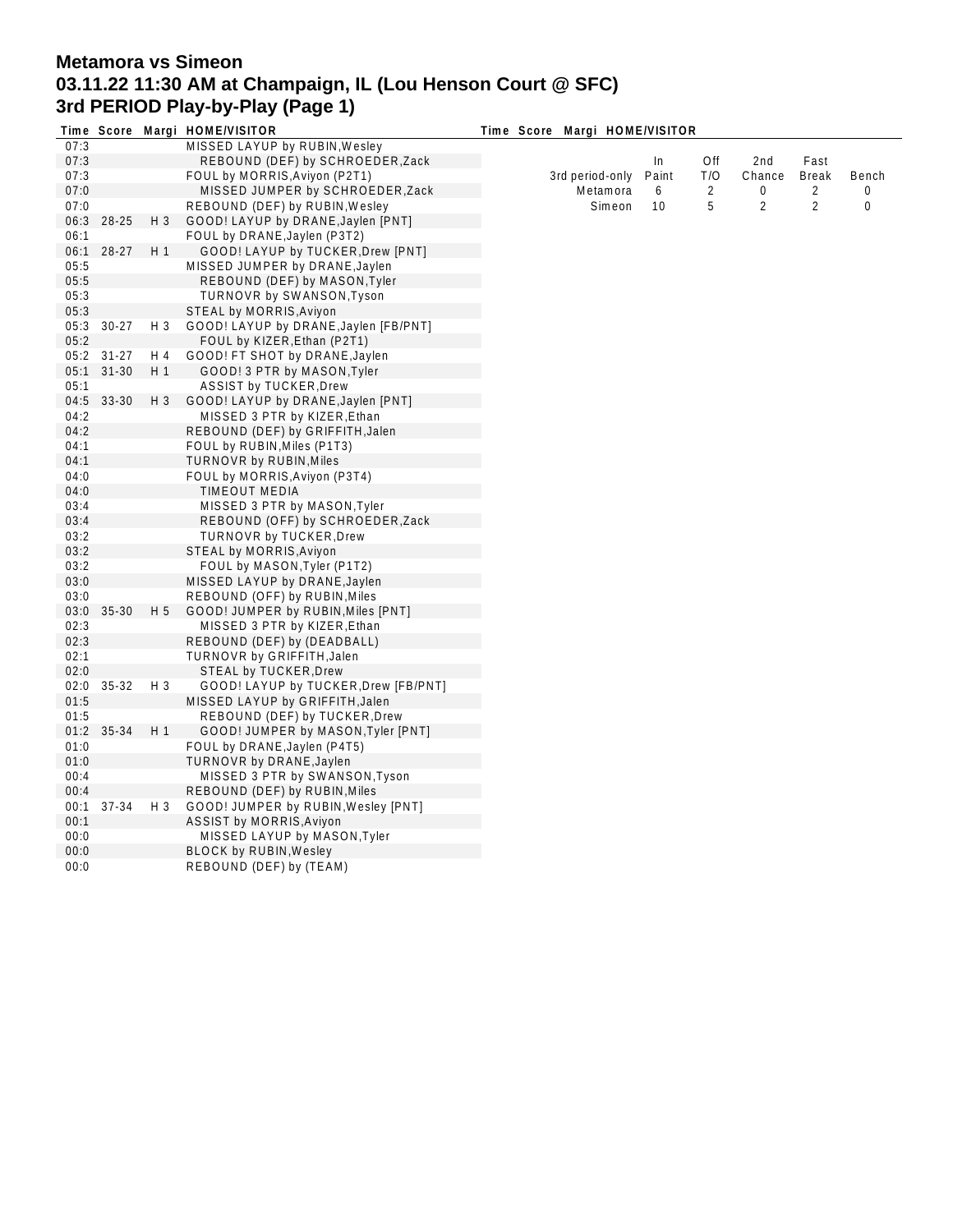## **Metamora vs Simeon 03.11.22 11:30 AM at Champaign, IL (Lou Henson Court @ SFC) 4th PERIOD Play-by-Play (Page 1)**

|      |               |                | Time Score Margi HOME/VISITOR         | Time Score Margi HOME/VISITOR |       |     |        |              |       |
|------|---------------|----------------|---------------------------------------|-------------------------------|-------|-----|--------|--------------|-------|
| 07:3 | 40-34         | H 6            | GOOD! 3 PTR by MORRIS, Aviyon         |                               |       |     |        |              |       |
| 07:0 |               |                | FOUL by RUBIN, Miles (P2T6)           |                               | In    | Off | 2nd    | Fast         |       |
| 06:4 | 40-36         | H 4            | GOOD! LAYUP by SCHROEDER, Zack [PNT]  | 4th period-only               | Paint | T/O | Chance | <b>Break</b> | Bench |
| 06:4 |               |                | ASSIST by MASON, Tyler                | Metamora                      | 6     | 0   | 0      | 0            | 0     |
| 06:4 |               |                | FOUL by RATLIFF, Michael (P1T7)       | Simeon                        | 4     | 0   | 2      | 0            | 4     |
| 06:4 |               |                | MISSED FT SHOT by SCHROEDER, Zack     |                               |       |     |        |              |       |
| 06:4 |               |                | REBOUND (DEF) by RUBIN, Wesley        |                               |       |     |        |              |       |
| 06:2 |               |                | FOUL by SCHROEDER, Zack (P1T3)        |                               |       |     |        |              |       |
| 06:2 | 41-36         | H 5            | GOOD! FT SHOT by RATLIFF, Michael     |                               |       |     |        |              |       |
|      | 06:2 42-36    | H 6            | GOOD! FT SHOT by RATLIFF, Michael     |                               |       |     |        |              |       |
| 06:1 | 42-39         | H 3            | GOOD! 3 PTR by SWANSON, Tyson         |                               |       |     |        |              |       |
| 06:1 |               |                | ASSIST by MASON, Tyler                |                               |       |     |        |              |       |
|      | 44-39         |                | GOOD! LAYUP by GRIFFITH, Jalen [PNT]  |                               |       |     |        |              |       |
| 05:4 |               | H 5            |                                       |                               |       |     |        |              |       |
| 05:4 |               |                | FOUL by MASON, Tyler (P2T4)           |                               |       |     |        |              |       |
| 05:4 | 45-39         | H 6            | GOOD! FT SHOT by GRIFFITH, Jalen      |                               |       |     |        |              |       |
| 05:4 |               |                | <b>TIMEOUT TEAM</b>                   |                               |       |     |        |              |       |
| 05:3 |               |                | MISSED JUMPER by SCHROEDER, Zack      |                               |       |     |        |              |       |
| 05:3 |               |                | REBOUND (DEF) by (TEAM)               |                               |       |     |        |              |       |
| 05:1 |               |                | MISSED JUMPER by MORRIS, Aviyon       |                               |       |     |        |              |       |
| 05:1 |               |                | REBOUND (OFF) by RATLIFF, Michael     |                               |       |     |        |              |       |
| 05:0 | 47-39         | H 8            | GOOD! LAYUP by RATLIFF, Michael [PNT] |                               |       |     |        |              |       |
| 04:5 | $47 - 41$     | H 6            | GOOD! JUMPER by SCHROEDER, Zack       |                               |       |     |        |              |       |
| 04:5 |               |                | ASSIST by SWANSON, Tyson              |                               |       |     |        |              |       |
| 04:4 |               |                | TIMEOUT 30sec                         |                               |       |     |        |              |       |
| 04:2 |               |                | MISSED 3 PTR by MORRIS, Aviyon        |                               |       |     |        |              |       |
| 04:2 |               |                | REBOUND (DEF) by MASON, Tyler         |                               |       |     |        |              |       |
| 03:5 | 47-43         | H 4            | GOOD! LAYUP by SWANSON, Tyson [PNT]   |                               |       |     |        |              |       |
| 03:5 |               |                | <b>ASSIST by TUCKER, Drew</b>         |                               |       |     |        |              |       |
| 03:3 |               |                | MISSED JUMPER by GRIFFITH, Jalen      |                               |       |     |        |              |       |
| 03:3 |               |                | REBOUND (DEF) by SCHROEDER, Zack      |                               |       |     |        |              |       |
| 03:0 | 47-45         | H <sub>2</sub> | GOOD! LAYUP by SWANSON, Tyson [PNT]   |                               |       |     |        |              |       |
| 03:0 |               |                | <b>ASSIST by TUCKER, Drew</b>         |                               |       |     |        |              |       |
| 02:4 |               |                | MISSED JUMPER by RATLIFF, Michael     |                               |       |     |        |              |       |
| 02:4 |               |                | REBOUND (OFF) by RATLIFF, Michael     |                               |       |     |        |              |       |
| 02:3 |               |                | MISSED JUMPER by RATLIFF, Michael     |                               |       |     |        |              |       |
| 02:3 |               |                | REBOUND (DEF) by KIZER, Ethan         |                               |       |     |        |              |       |
| 01:5 | 47-48         | V <sub>1</sub> | GOOD! 3 PTR by KIZER, Ethan           |                               |       |     |        |              |       |
| 01:3 |               |                | MISSED JUMPER by GRIFFITH, Jalen      |                               |       |     |        |              |       |
| 01:3 |               |                | REBOUND (DEF) by SCHROEDER, Zack      |                               |       |     |        |              |       |
| 01:2 |               |                | TURNOVR by SCHROEDER, Zack            |                               |       |     |        |              |       |
| 01:2 |               |                | <b>TIMEOUT MEDIA</b>                  |                               |       |     |        |              |       |
|      |               |                |                                       |                               |       |     |        |              |       |
| 01:1 |               |                | MISSED JUMPER by DRANE, Jaylen        |                               |       |     |        |              |       |
| 01:1 |               |                | REBOUND (DEF) by MASON, Tyler         |                               |       |     |        |              |       |
| 00:4 |               |                | FOUL by RUBIN, Wesley (P1T8)          |                               |       |     |        |              |       |
|      | 00:4 47-49    | V <sub>2</sub> | GOOD! FT SHOT by SWANSON, Tyson       |                               |       |     |        |              |       |
|      | 00:4 47-50 V3 |                | GOOD! FT SHOT by SWANSON, Tyson       |                               |       |     |        |              |       |
| 00:3 |               |                | MISSED 3 PTR by GRIFFITH, Jalen       |                               |       |     |        |              |       |
| 00:3 |               |                | REBOUND (OFF) by (TEAM)               |                               |       |     |        |              |       |
| 00:1 |               |                | FOUL by SCHROEDER, Zack (P2T5)        |                               |       |     |        |              |       |
| 00:1 |               |                | <b>TIMEOUT TEAM</b>                   |                               |       |     |        |              |       |
| 00:1 |               |                | FOUL by KIZER, Ethan (P3T6)           |                               |       |     |        |              |       |
| 00:0 |               |                | MISSED 3 PTR by DRANE, Jaylen         |                               |       |     |        |              |       |
| 00:0 |               |                | REBOUND (DEF) by SCHROEDER, Zack      |                               |       |     |        |              |       |
|      |               |                |                                       |                               |       |     |        |              |       |